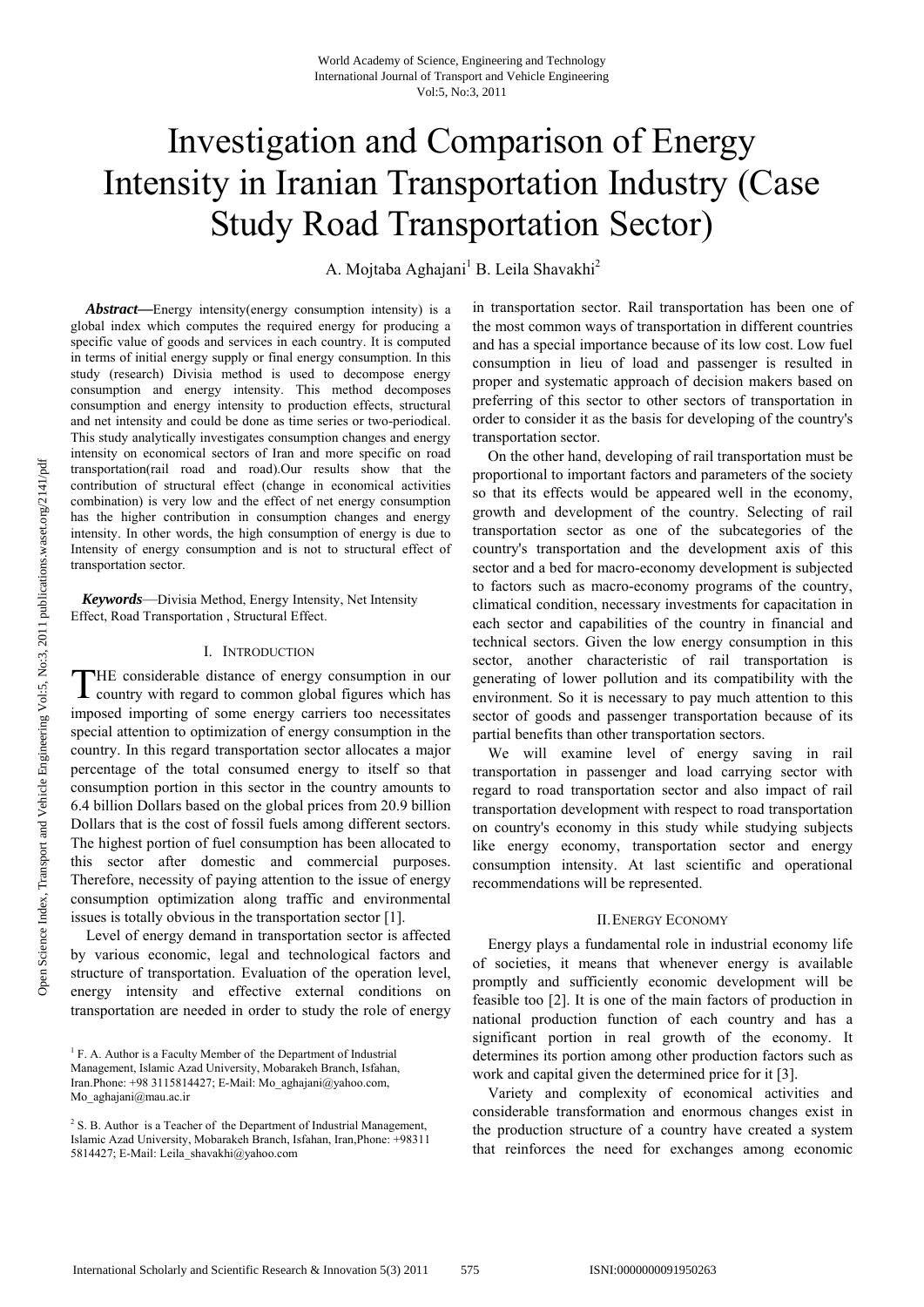sectors and interdependency of economic activities [4]. One of the calculation methods for relative benefit of the country in energy field is applying of energy consumption costs index to total intermediate production costs in different economic sectors which has a special sensitivity in the multi-aspect world business in terms of specific importance of energy for all countries whether producer or consumer. About 36.2 percent of energy is used in non-production sector in Iran. In fact we can say that the existent benefit has not been applied towards production growth or export growth (www.ifco.ir). Statistical researches show that total demand of annual final energy was improved averagely 8.08 during a forty year period from 1968 to 2008, so that consumption of oil products had just 6.68% growth in this period [5]. It shows that the need for power plants and new lines of energy and oil transfer, building of new refineries and other capital equipments are an ineludible issue in case of continuance of such process.



Fig. 1 process of demand and supply level of energy in Iran until 1986

# Source: Iranian Fuel Conservation Company

General growth of energy consumption in the country during (1989 to 2008) has been accompanied by high rates of economic growth because of enjoying from empty capacities of the economy and its amount is equal to 8.06 annually. This is while value of gross domestic product of the country with regard to fixed prices in year 2008 during this 34 year period from 1973 to 2007 had been the average capita growth of energy consumption equal to 24.85 while average capita growth of gross domestic product was equal to 0.69 during that period. Energy balance sheet of Iran in 2007 shows about 900 tones of petroleum is consumed to generate one million Dollars of gross domestic income. The required energy to produce one unit of goods and services in Iran is 2.5 times average proportion of the Middle East, since average amount of such level of energy consumption to produce one million Dollars of gross domestic income in the Middle East is about 361.1 tones of petroleum. In other words, this consumption level is 3.5 times Turkey, 2.3 times China, 14.5 times Japan and 5 times of the global average [6].

Iran has a special importance as one of the main producers of oil and gas in the world. According to recent statistics, proved oil reserves of Iran at the end of 2009 has been 137.5 billion barrels and is placed in the second class after Saudi

Arabia having 264.3 million barrels. Proved gas reserves of Iran are equal to 28.13 trillion cubic meters that is in the second class after Russia having 47.65 trillion cubic meters. This amount of gas in Iran is equal to 176.49 billions of oil barrels. If we calculate sum of proved gas and oil reserves of Iran and the world in terms of the equivalent oil barrel, then Iran will have 314.44 billion oil barrels in its proved gas and oil reserves sector and Saudi Arabia has 312.73 billions of equivalent oil barrel, Russia has 379.22 billions of equivalent billion oil barrel and Iraq has 134.94 billions of equivalent billion oil barrel (www.niordc.ir).

# III. TRANSPORTATION SECTOR

Transportation sector is one of the important sectors of energy consumption in the country. This sector has averagely allocated

29.5% of the total final energy consumption to itself and is the second highest consumer of the country and the first sector in terms of financial value after domestic and business sector which consume about 40 percent of the total energy.[1] Also this sector is the largest consumer of liquid oil products with allocation of 55 percent of them. Consumption of oil products in transportation sector has an increasing growth during recent years so that 99 percent of gasoline and 53.7 percent of gas oil are consumed in transportation field [7].

TABLE I VALUE ADDED RELATED TO ROAD TRANSPORTATION

| <b>Value</b><br>Year |              | <b>Transp</b> | Portion in    | Porti      | Value added |  |
|----------------------|--------------|---------------|---------------|------------|-------------|--|
| added                |              | ortation      | transportatio |            | growth      |  |
| related to           |              | sector        | $\mathbf n$   | <b>GDP</b> |             |  |
|                      | road         |               |               |            |             |  |
|                      | transportati |               |               |            |             |  |
|                      | on           |               |               |            |             |  |
| 1989                 | 251          | 10651         | 2.36          | .14        |             |  |
| 1990                 | 248.3        | 11473         | 2.16          | .13        | 7.73        |  |
| 1991                 | 241.7        | 12621         | 1.92          | .11        | 10          |  |
| 1992                 | 244.7        | 12621         | 1.94          | .10        | .01         |  |
| 1993                 | 253.6        | 12939         | 1.96          | .10        | 2.52        |  |
| 1994                 | 288.6        | 15178         | 1.90          | .11        | 17.31       |  |
| 1995                 | 334.1        | 16804         | 1.99          | .13        | 10.71       |  |
| 1996                 | 370          | 18369         | 2.01          | .14        | 9.31        |  |
| 1997                 | 420.4        | 21228         | 1.98          | .15        | 15.57       |  |
| 1998                 | 447.8        | 21596         | 2.07          | .15        | 1.73        |  |
| 1999                 | 393.1        | 22093         | 1.78          | .13        | 2.30        |  |
| 2000                 | 443          | 25054         | 1.77          | .15        | 13.40       |  |
| 2001                 | 458.1        | 26218         | 1.75          | .14        | 4.64        |  |
| 2002                 | 507.6        | 27424         | 1.85          | .15        | 4.60        |  |
| 2003                 | 500.1        | 27113         | 1.84          | .14        | $-1.14$     |  |
| 2004                 | 525.3        | 33283         | 1.77          | .15        | 5.11        |  |
| 2005                 | 542.1        | 38202         | 1.89          | .15        | 3.19        |  |
| 2006                 | 561.3        | 38843         | 1.70          | .16        | 3.50        |  |
| 2007                 | 587.6        | 42730         | 1.81          | .16        | 4.68        |  |
| Averag               | .13          | 1.91          |               |            |             |  |
| e                    |              |               |               |            |             |  |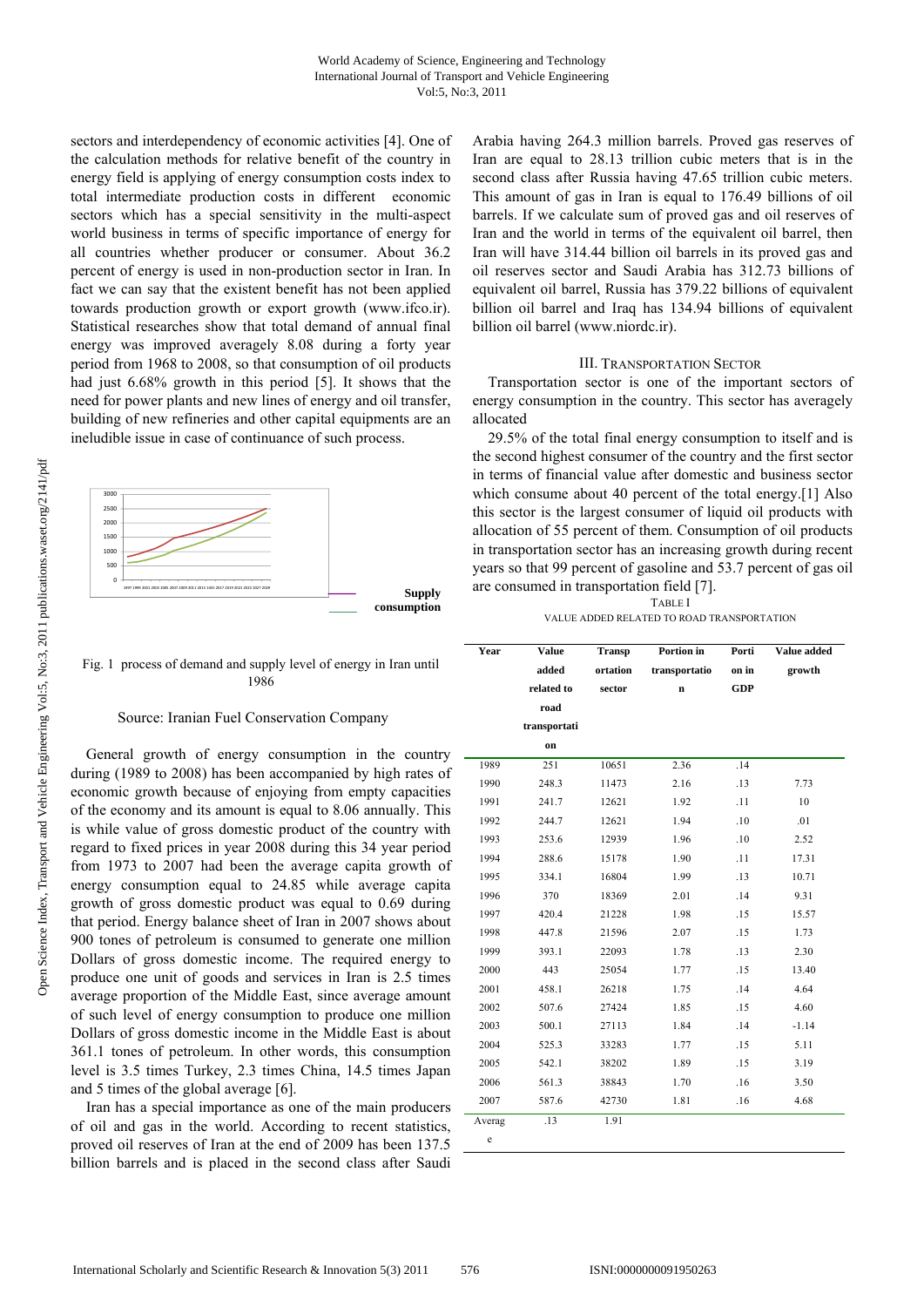With due regard to the point that about 90 percent of the country's transportation is done through roads, value added portion of road transportation constitutes about 10 percent of the total gross domestic product. In other words, 10.5 percent of national domestic product's value added has been allocated to transportation sector that is more than 7 percent of job opportunities in the country. Given table 1 it is observed that portion of this sector is increasing both on macro level and in the transportation sector [8].

Among different phases of consumers of oil products, transportation sector allocates the highest amount of energy consumption to itself, so that figures related to year 2008 show that it has allocated about 40 percent of total oil products and 27.47 percent of total final energy of the country to itself.

Consumption of oil products in transportation sector is mainly related to transferring of goods and passengers that is done through heavy and light vehicles in road transportation. For instance, about 86 million liter of gas oil and 72 million liter of gasoline are consumed daily in country's roads and in the cities. Totally we can say that consumption of gas oil and gasoline has been exceeded from 7 percent of growth annually in country, while this figure for developed countries is 1.6.

TABLE II COMPARISON OF ENERGY CONSUMPTION IN TRANSPORTATION, DIFFERENT

| PARTS OF THE WORLD WITH IRAN 1992 |                                                                                  |                |      |      |               |                                  |  |  |
|-----------------------------------|----------------------------------------------------------------------------------|----------------|------|------|---------------|----------------------------------|--|--|
| Area                              | Energy consumption in<br>transportation, million barrels of<br>petroleum per day |                |      |      |               | Average annual<br>rate of change |  |  |
|                                   | 1992                                                                             | 2002           | 2012 | 2022 | 1992-<br>2002 | $2002 -$<br>2022                 |  |  |
| Industrial<br>countries           | 21                                                                               | 25             | 31   | 35   | 2             | 1.6                              |  |  |
| America                           | 13                                                                               | 15             | 19   | 23   | 2.1           | $\mathcal{L}$                    |  |  |
| Western<br>Europe                 | 6                                                                                | 7              | 8    | 9    | 1.8           | 1                                |  |  |
| Developing<br>countries           | 7                                                                                | 18             | 18   | 29   | 5.2           | 4.8                              |  |  |
| Middle East                       | 1                                                                                | $\overline{c}$ | 3    | 5    | 4.1           | 4.8                              |  |  |
| Iran                              | .26                                                                              | .5             | .98  | 1.5  | 6.5           | 7                                |  |  |

 Value added related to rail transportation reveals that average portion of this sector is 0.13 in the country and is 1.95 in transportation sector. Also, portion of this sector has increased during this period and growth of value added of this sector is averagely  $7.05^3[9]$ .

*A. Rail Transportation* 

Rail transportation is advantageous because of its 70 percent safety over road transportation, one sixth of fuel consumption than road fuel, compatibility with environment and cheaper price with regard to other vehicles. However 90 percent of transferring of load and passenger is performed through road transportation network of the country and the remained 10 percent is done by means of rail, marine and air networks [10].

| <b>TABLE III</b>                                         |
|----------------------------------------------------------|
| VALUE ADDED RELATED TO RAIL TRANSPORTATION SECTOR OF THE |
| <b>CALCULUS TOWNS W.Y.</b>                               |

| <b>COUNTRY</b> |                       |                           |                              |                              |                                     |  |  |  |
|----------------|-----------------------|---------------------------|------------------------------|------------------------------|-------------------------------------|--|--|--|
| Year           | <b>Value</b><br>added | Transportatio<br>n sector | Portion in<br>transportation | Portio<br>n in<br><b>GDP</b> | <b>Value</b><br>added<br>growt<br>h |  |  |  |
| 1989           | 251                   | 10651                     | 2.36                         | .14                          |                                     |  |  |  |
| 1990           | 248.3                 | 11473                     | 2.16                         | .13                          | 7.73                                |  |  |  |
| 1991           | 241.7                 | 12621                     | 1.92                         | .11                          | 10                                  |  |  |  |
| 1992           | 244.7                 | 12621                     | 1.94                         | .10                          | .01                                 |  |  |  |
| 1993           | 253.6                 | 12939                     | 1.96                         | .10                          | 2.52                                |  |  |  |
| 1994           | 288.6                 | 15178                     | 1.90                         | .11                          | 17.31                               |  |  |  |
| 1995           | 334.1                 | 16804                     | 1.99                         | .13                          | 10.71                               |  |  |  |
| 1996           | 370                   | 18369                     | 2.01                         | .14                          | 9.31                                |  |  |  |
| 1997           | 420.4                 | 21228                     | 1.98                         | .15                          | 15.57                               |  |  |  |
| 1998           | 447.8                 | 21596                     | 2.07                         | .15                          | 1.73                                |  |  |  |
| 1999           | 393.1                 | 22093                     | 1.78                         | .13                          | 2.30                                |  |  |  |
| 2000           | 443                   | 25054                     | 1.77                         | .15                          | 13.40                               |  |  |  |
| 2001           | 458.1                 | 26218                     | 1.75                         | .14                          | 4.64                                |  |  |  |
| 2002           | 507.6                 | 27424                     | 1.85                         | .15                          | 4.60                                |  |  |  |
| 2003           | 500.1                 | 27113                     | 1.84                         | .14                          | 1.14                                |  |  |  |
| Average        |                       |                           | 1.91                         | .13                          | 7.05                                |  |  |  |

Source: National accounts of the Central Bank

# *B. Estimating of Energy Consumption in Rail Transportation sector*

Given that the major part of fuel consumption in railway trains of the Islamic Republic of Iran is gas  $oil<sup>4</sup>$ , thus it is possible to exploit amount of fuel consumption from statistical year-books of Railway Company and exploit consumption level of each year from sum of gas oil consumption in electrical diesels, maneuver diesels and cranes.

TABLE IV AMOUNT OF FUEL CONSUMPTION (GAS OIL) IN RAIL TRANSPORTATION (MILLION LITERS)

| Year | Consump<br>tion of<br>gas oil | Year | Consump<br>tion of<br>gas oil | Year | Consumpti<br>on of gas<br>oil | Year | Consum<br>ption of<br>gas oil |
|------|-------------------------------|------|-------------------------------|------|-------------------------------|------|-------------------------------|
| 1980 | 102                           | 1987 | 139                           | 1994 | 159                           | 2001 | 207                           |
| 1981 | 93                            | 1988 | 163                           | 1995 | 163                           | 2002 | 218                           |
| 1982 | 104                           | 1989 | 160                           | 1996 | 189                           | 2003 | 225                           |
| 1983 | 139                           | 1990 | 160                           | 1997 | 201                           | 2004 | 242                           |
| 1984 | 138                           | 1991 | 210                           | 1998 | 212                           | 2005 | 244                           |
| 1985 | 149                           | 1992 | 166                           | 1999 | 192                           | 2006 | 267                           |
| 1986 | 164                           | 1993 | 162                           | 2000 | 199                           | 2007 | 303                           |

Source: Railway Company of Islamic Republic of Iran

<sup>4</sup> In this research consumption of gas oil has just been studied.

<sup>&</sup>lt;sup>3</sup>It is necessary to point that this sector can take action towards carrying of loads (loads like haematite, coke and etc) that road transportation sector doesn't show any tendency towards such loads.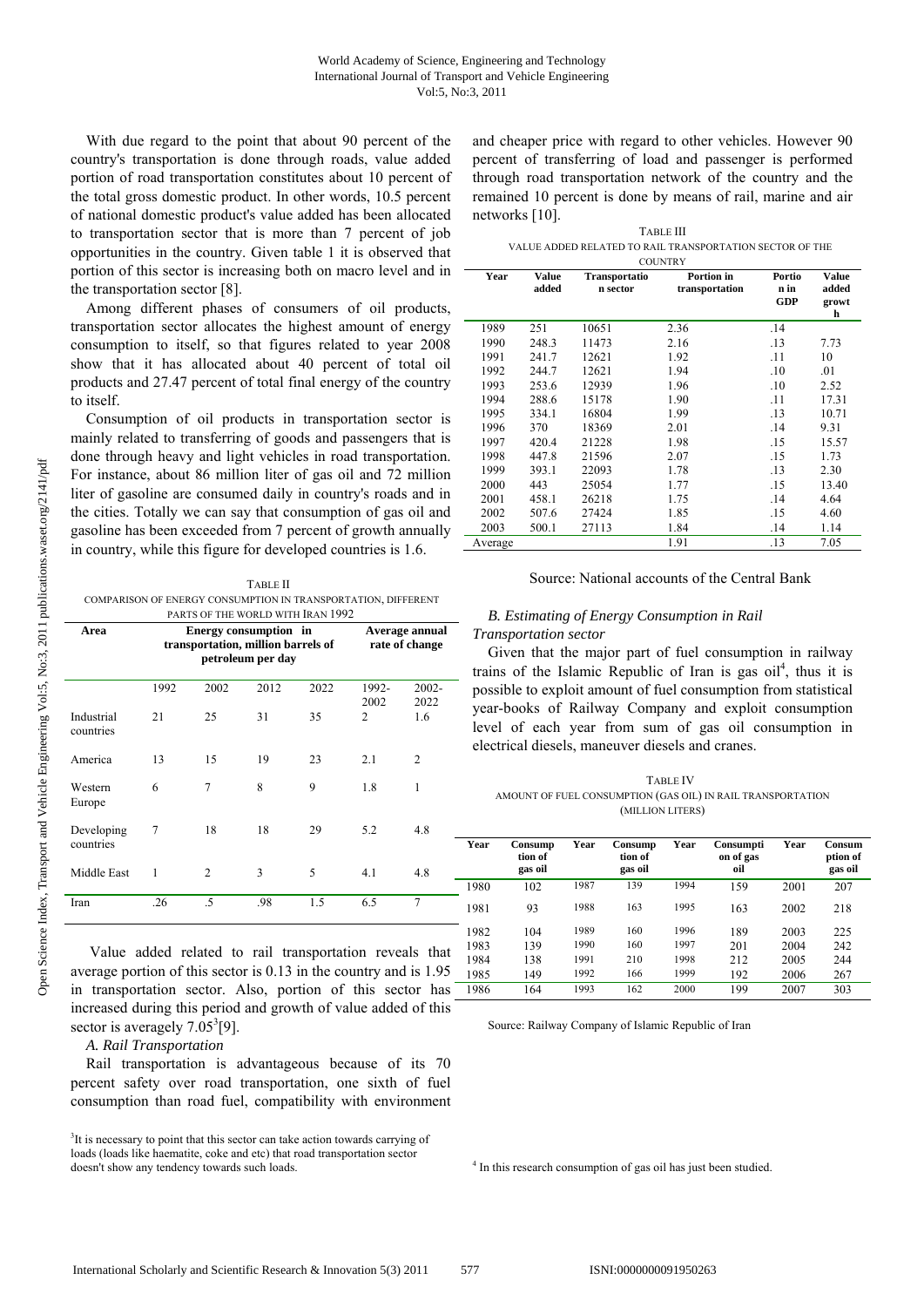TABLE V COMPARISON OF FUEL CONSUMPTION IN ROAD TRANSPORTATION WITH RAIL TRANSPORTATION

| Year | Road Fuel<br>Consumption<br>$(1000 - liter)$ | Railway Fuel<br>Consumption<br>$(1000 - liter)$ | amount of fuel<br>consumption in<br>road(liter per<br>$100$ unit) | amount of<br>fuel<br>consumption<br>in railway<br>(liter per 100)<br>unit) |
|------|----------------------------------------------|-------------------------------------------------|-------------------------------------------------------------------|----------------------------------------------------------------------------|
| 1998 | 11864270                                     | 212155                                          | 10.74                                                             | 1.034                                                                      |
| 1999 | 11582502                                     | 192313                                          | 10.69                                                             | 1.052                                                                      |
| 2000 | 12223594                                     | 199201                                          | 10.38                                                             | .970                                                                       |
| 2001 | 13089750                                     | 107313                                          | 9.61                                                              | .973                                                                       |
| 2002 | 13674430                                     | 217591                                          | 10.50                                                             | .960                                                                       |
| 2003 | 14536785                                     | 225262                                          | 10.72                                                             | .922                                                                       |
| 2004 | 14582130                                     | 243062                                          | 9.36                                                              | .889                                                                       |
| 2005 | 15168109                                     | 245301                                          | 9.17                                                              | .870                                                                       |
| 2006 | 16053000                                     | 268000                                          | 9.30                                                              | .890                                                                       |
| 2007 | 16733000                                     | 286000                                          | 8.90                                                              | .860                                                                       |

Source: statistics journal of Railway Company of Islamic Republic of Iran, 2008- Iranian Transportation organization

With due attention to table 4 it is observed that in 2007 railway consumed 286 million liters of gas oil in lieu of carrying of 33091 million units. While in road transportation 16733 million liters of gas oil was consumed in lieu of carrying of 188071 million carrying units (estimated) and amount of 132070 million carrying units with statement. We can use the following proportions in order to prove benefits of railway over road transportation.

$$
\frac{58/5}{5/7} = 10/27 \qquad \frac{16722}{286} = 58/5
$$

$$
\frac{58/5}{4} = 14/7
$$

$$
\frac{188071}{22091} = 5/7, \qquad \frac{89}{8/6} = 10/2
$$

$$
\frac{122070}{22091} = 4
$$

Comparison of obtained figures shows that road transportation carries load and passenger 5.7 times railway, but consumes 58.5 times fuel than railway. So we conclude that road transportation consumes fuel 10.27 times railway and if we want to exert this relation for the carrying unit with bill of lading, then obtained results reveal that road transportation in this case consumes fuel

14.7 times railway. On the other hand it could be said that road transportation consumes 89 cubic centimeters fuel for carrying of one carrying unit [11].

On the other hand, average cost for building of each kilometers of main road is 4000 to 8500 million Rials and for freeway is 1 to 35 billion Rials; while the cost for building of each kilometer of railroad is between 7000 to 10000 billion Rials.[6]. Also, field researches demonstrate that [12] the cost for building of a two-line railroad must be compared at least with a four-line highway.

So the required currency for truck is more than 4 billion dollars and for carrying by train is 62 percent of the recent figure. If building of one kilometer of a two-line railroad needs an investment equal to 500 thousand dollars, it is possible to build a two-line railroad of 3800 kilometers during 25 years with such saving.

# III. ENERGY CONSUMPTION INTENSITY

Energy intensity is an important index for evaluation of manner of applying of energy on macro level in the country. It shows how much energy has been used to produce a certain amount of goods and services. In order to calculate energy intensity we can divide final internal consumption of energy by gross domestic product. According to this, energy intensity in years 1968, 1978,1988,1998 and 2008 had been 0.57, 0.93, 1.02, 1.98 and 2.01 petroleum equivalent barrels respectively in lie of one million Rials of gross domestic product with fixed prices of year 1998 [13].

TABLE VI GROSS DOMESTIC PRODUCT, INITIAL ENERGY SUPPLY, FINAL ENERGY CONSUMPTION AND ENERGY INTENSITY

|                   | Unit            | 2002<br>33056 | 2003   | 2004<br>379838 | 2005<br>3982 | 2006<br>419705 | 2007<br>446880 |
|-------------------|-----------------|---------------|--------|----------------|--------------|----------------|----------------|
| Gross<br>domestic | Million<br>Rial | 5             | 355350 |                | 34           |                |                |
| product           |                 |               |        |                |              |                |                |
| to fixed          |                 |               |        |                |              |                |                |
| price of          |                 |               |        |                |              |                |                |
| year 1998         |                 |               |        |                |              |                |                |
| Initial           | Petrole         | 1055.1        | 1105.6 | 1179.6         | 1268         | 1344.8         | 1468.15        |
| energy            | um              |               |        |                |              |                |                |
| supply            | equival         |               |        |                |              |                |                |
|                   | ent             |               |        |                |              |                |                |
|                   | million         |               |        |                |              |                |                |
|                   | barrels         | 731.7         | 791.6  | 846.1          | 886          | 937.97         | 1034.82        |
| final             | Petrole         |               |        |                |              |                |                |
| energy            | um              |               |        |                |              |                |                |
| consumpt<br>ion   | equival         |               |        |                |              |                |                |
|                   | ent             |               |        |                |              |                |                |
|                   | million         |               |        |                |              |                |                |
|                   | barrels         |               |        |                |              |                |                |
| Initial           | Barrel          | 3.19          | 3.11   | 3.11           | 3.19         | 3.20           | 3.29           |
| energy            | to              |               |        |                |              |                |                |
| intensity         | million         |               |        |                |              |                |                |
| supply            | Rial            |               |        |                |              |                |                |
| final             | Barrel          | 2.21          | 2.23   | 2.23           | 2.22         | 2.23           | 2.32           |
| energy            | to              |               |        |                |              |                |                |
| intensity         | million         |               |        |                |              |                |                |
| consumpt          | Rial            |               |        |                |              |                |                |
| ion               |                 |               |        |                |              |                |                |

Although studying of energy in the period of 1968-2008 shows that this index has increased averagely with a growth rate equal to 3.7 percent per year but growth of the above index has been regulated during the two recent decades. It has been reached to 2.01 in year 2008 from 1.98 percent in year 1998 with annual growth rate of 1.2. Paying attention to phase model of energy consumption could be helpful for analyzing of energy intensity in Iran. Portion of domestic and business, industry, transportation and agriculture sectors in year 2008 have been 40.2, 28.6, 27.3 and 3.9 percent respectively [14].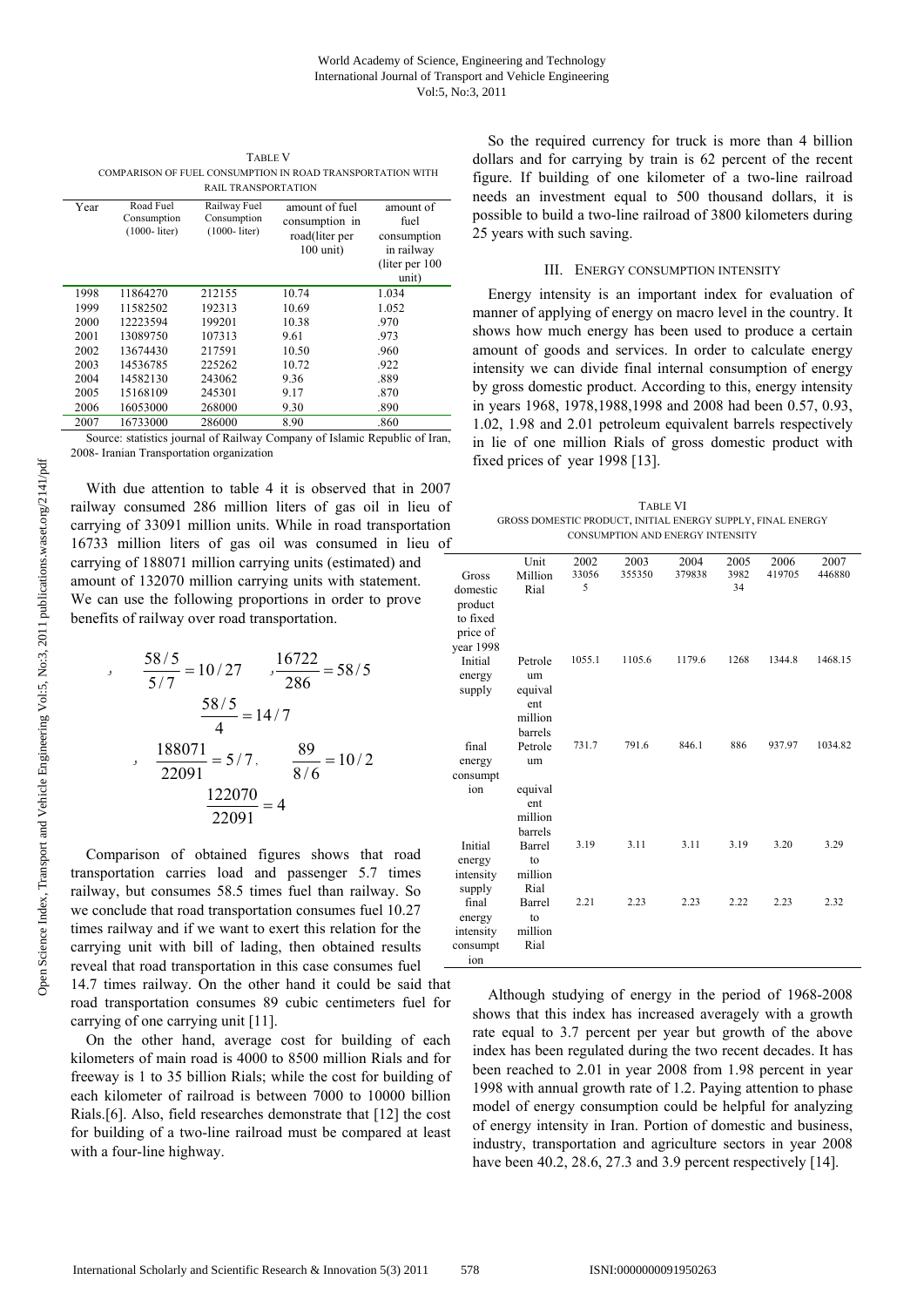Energy efficiency is the proportion of transformation of energy input in energy production technologies to the final consuming devices of energy. Energy intensity index is the subcategory of energy efficiency indices but it has a high correlation with it. It should be noted that economic growth is in relation with energy efficiency subject.

# IV. RESEARCH METHODOLOGY

This research is of historical-documentary type and represents the appropriate model, solves it and then analyzes obtained results from solving of model through descriptive and investigatory method. Through figures and capabilities of rail and road transportation sector in transferring of load and passenger, portion of each one was determined in this research in Iran's transportation and possibility of displacement between sectors were studied and estimated. Amount of energy intensity of rail and road transportation was estimated with due regard to the current demand for fuel materials given the intensity of energy consuming in transportation sector with regard to other sectors of the industry.

#### *A. Research hypotheses*

1- Rail transportation in comparison with road transportation has a high saving in energy costs.

2- Energy consumption in road transportation will be reduced by development of rail transportation.

### *B. Statistical population*

Statistical population includes Ministry of roads and transportation, Railway Company of Islamic Republic of Iran and Iranian transportation organization.

### *C. Sampling method and plan*

The applied data in this research are based on published statistics and information from Iran statistics center, Central Bank, Iranian transportation organization, Railway Company of Islamic Republic of Iran, Ministry of Energy and Oil Products Distribution Center. Given that data is not existed by segregation of each section in discussion related to added value we have necessarily used the time from when data was existed.

#### *D. Sample volume and its method of calculation*

Sample volume has generally been applied from year 1968 to 2008. Samples are variable in each discussion given the limitation of the applied statistics and information. For example, the starting year for analysis is from 1989, since data related to value added of rail and road transportation sector exists from this year onwards.

#### *E. Data analysis method*

We have tried in this research to analyze energy intensity through Divisia model. General principles of this model are as the following:

Decomposition issue in most studies of energy has two main attitudes. One of them is energy consumption attitude and the other is energy intensity.

In total consumption attitude we have:

$$
(1)
$$

$$
\Delta E_{\text{tot}} = \Delta E_{\text{out}} + \Delta E_{\text{str}} + \Delta E_{\text{int}} + R
$$

That

 $\Delta E_{tot}$  is change in energy consumption or productive effect from the basis year to the current year

<sup>Δ</sup>*Eout* is change in total energy consumption by change in activity level or productive effect

 $\Delta E_{str}$  is change in total energy consumption by change in combination of economical activities or structural effect

 $\Delta E_{\text{int}}$  is change in energy consumption by change in energy intensity or net intensity effect

R is the hysteresis term

In the attitude related to total energy intensity, the aim is to analyze structural effects and net intensity related to total energy intensity. In this attitude we have:

$$
\Delta I_{out} = \Delta I_{str} + \Delta I_{int} + R \tag{2}
$$

In which:

 $ΔI$ <sub>out</sub> is the difference of energy intensity in the current year and basis year

*str* <sup>Δ</sup>*I* is change in energy intensity as a result of economical activities or structural effect

 $\Delta I$ <sub>int is change in energy intensity resulted from net</sub> intensity factor

R is the hysteresis term

Decomposition studies related to the two approaches is performed in two ways in terms of time:

A: two periodical or two-series method: in this case, decomposition is done based on production and consumption data related to two years including basis year and current year and data related to middle years is neglected.

B: time series analysis method: decomposition in this method is studied annually and done continuously for all years. We calculate changes of total consumption or total energy intensity of this period by paying attention to one year as the basis year and regulate the required information in a time-series form.

Since there are different methods for estimating of main models of decomposition, it is necessary to select the best solution based on a suitable criterion through comparing of estimated results of each solution and consider is as a basis for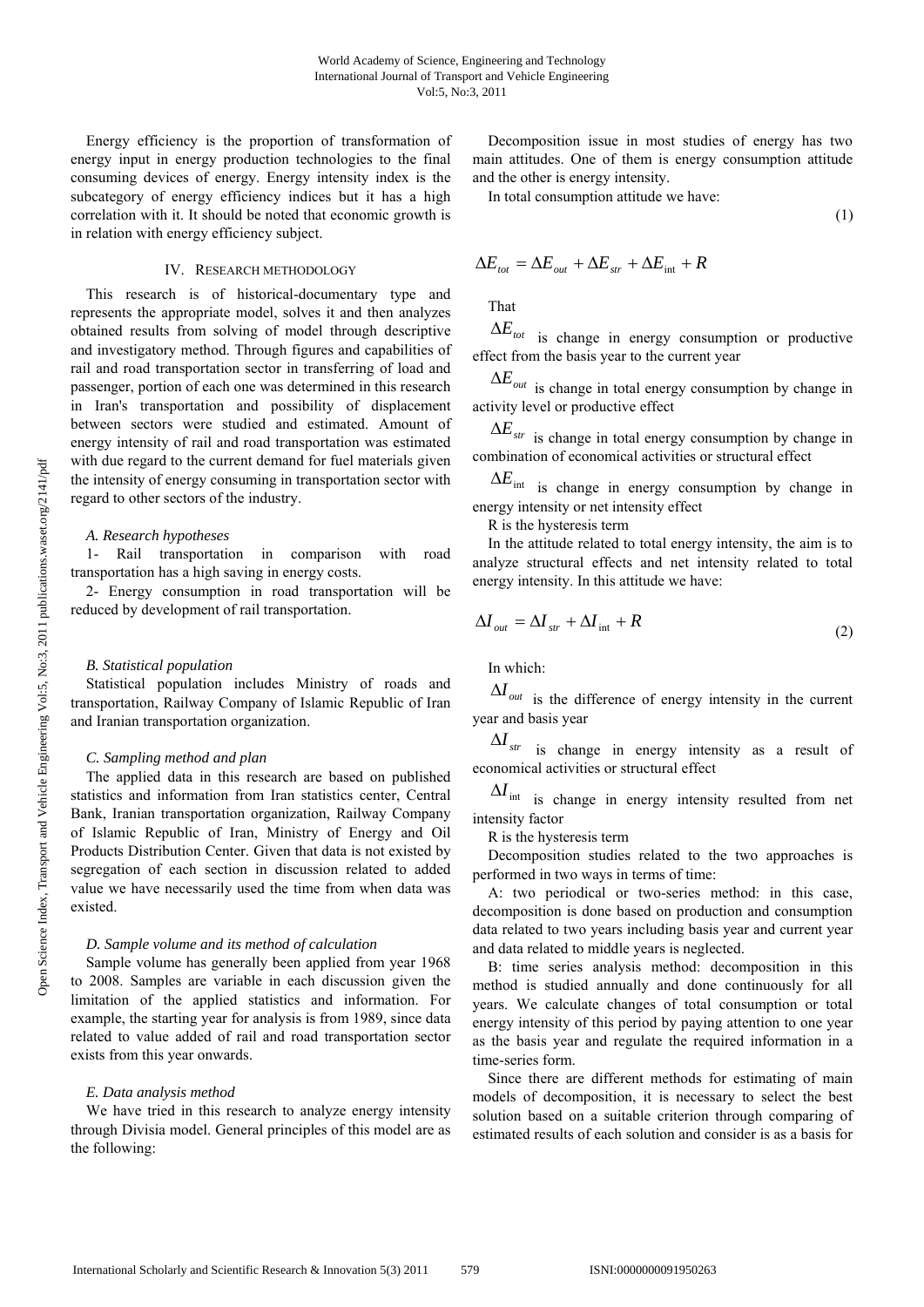decision making and studying. Sum of squares of hysteresis is one of the best criteria [15].

Energy decomposition in Divisia analysis method is done according to four total methods of Laspiers, Pashe, simple average and weight regulation [16]. The best energy decomposition has been done in the model that has the lowest hysteresis squares. Therefore, we will study all methods in each case and select the one which has the lowest square of hysteresis effect as the best solution for decomposition of energy consumption and intensity. Total structural and productive effects and net intensity effect are calculated separately for calculation of changes in energy consumption (energy decomposition) based on formula (1). Also, the hysteresis effect is estimated by formula (1). Hysteresis effect was obtained by subtracting of total structural and productive effects and net intensity from the total effect and at last all solutions of Divisia were executed. The solution that had the lowest squares of hysteresis effect described decomposition of energy consumption well.

# VI. CONCLUSION AND RECOMMENDATIONS

*A. RESULTS OBTAINED FROM ENERGY INTENSITY ANALYSIS*  By analyzing of the obtained results we conclude that energy intensity of transportation industry especially in road transportation sector is high in comparison with other industries. This is because of oldness of transportation fleet and using of old fleet with high consumption. On the other hand we can refer to low price of energy in Iran which is resulted in reduction of goods and services' cost price from one side and on the other side is irregular and irrational dissipation and consumption of energy in the country that more programming should be done about it. Such energy dissipation has been resulted in increasing of energy consumption and consequently energy intensity.

Results obtained from decomposing of consumption and energy intensity in Iran's road transportation sector illustrate that structural effects of total energy intensity have had very low figures and portion in the studying period. Net intensity during the whole studying period has had predominant portion in total energy intensity and this portion has been maintained until the end of the period. Thus we can say that total energy intensity is a relative complete index from energy efficiency during the studying period in Iran's economy and applying of total energy intensity in analyses regarding energy efficiency is close to realty to a high level by means of primary information of total energy intensity. Studying of annual growth rate of total energy intensity, structural effects and net intensity determine the manner of economic activities' orientation in terms of energy consuming. Energy consumption growth is positive in the country and it shows that energy consumption is increased along with economic growth. During years that production or GDP had reduced the negative relation between reduction of national production had been accompanied by very insignificant reduction of energy consumption. This refers to very low final productivity of energy factor during the studying years. Also, during such

period it is observed that energy consumption was reduced or remained stable by increasing of national production in Iran.

High energy intensity doesn't always show low efficiency in applying of energy, since some countries have a high percentage of energy consuming industries in their economy sector. Therefore, their energy structure is energy consuming and it has high energy intensity that energy consumption decomposition analysis must be done in order to better studying of energy efficiency.

According to performed studies it is concluded that portion of energy consuming sectors like industrial activities and transportation in Iran are averagely 29 and 8 percent respectively and have very low growth rate of 0.5. The conclusion is that no tangible attitude has been done towards these sectors. Energy intensity in the 1980's in Iran had average growth of 7 percent and it had been about 3 percent during the whole studying period. Thus we can say that energy intensity growth especially in the 1980's wasn't resulted from improving of activities of energy consuming portion or structural effects, rather it's because of energy efficiency that was observed in the process of net energy intensity.

Results of this research show that total energy intensity of transportation sector is high with regard to other economic sectors. This difference has been increased with regard to first years of study. Productive effect of 57 percent and net intensity effect of 38.5 percent form total energy intensity in this sector. Also portion of structural effects is about 0.1.

Results obtained from energy consumption decomposition reveal that consuming of energy has been increased during the studying period in sections under analysis. All diagrams in which added value method has been used in energy consumption decomposition show that productive effect of energy consumption during recent years of the studying period has more portions in describing of energy changes. This illustrates that economic growth has been resulted in increasing of energy consumption during these years. Also, net intensity effect has a lower portion than productive effect during recent years of the period which reveals decreasing of energy intensity consumption and higher productivity of energy during these years.

Structural effect has a very low portion in describing of consumption changes and energy intensity in all diagrams. This shows that no structural effect has been occurred in economic sectors of the country and even in transportation sector.

In analyses that person-kilometer and tone kilometer methods were used to decompose consumption and energy intensity it was shown that energy consumption had been too efficient in loading sector of road transportation, i.e. more consumption of energy causes moving of more load than energy consumption in this sector. Similarly, results related to passenger sector of road transportation demonstrate that productive effect plays a very predominant role in explaining of energy consumption changes. Energy consumption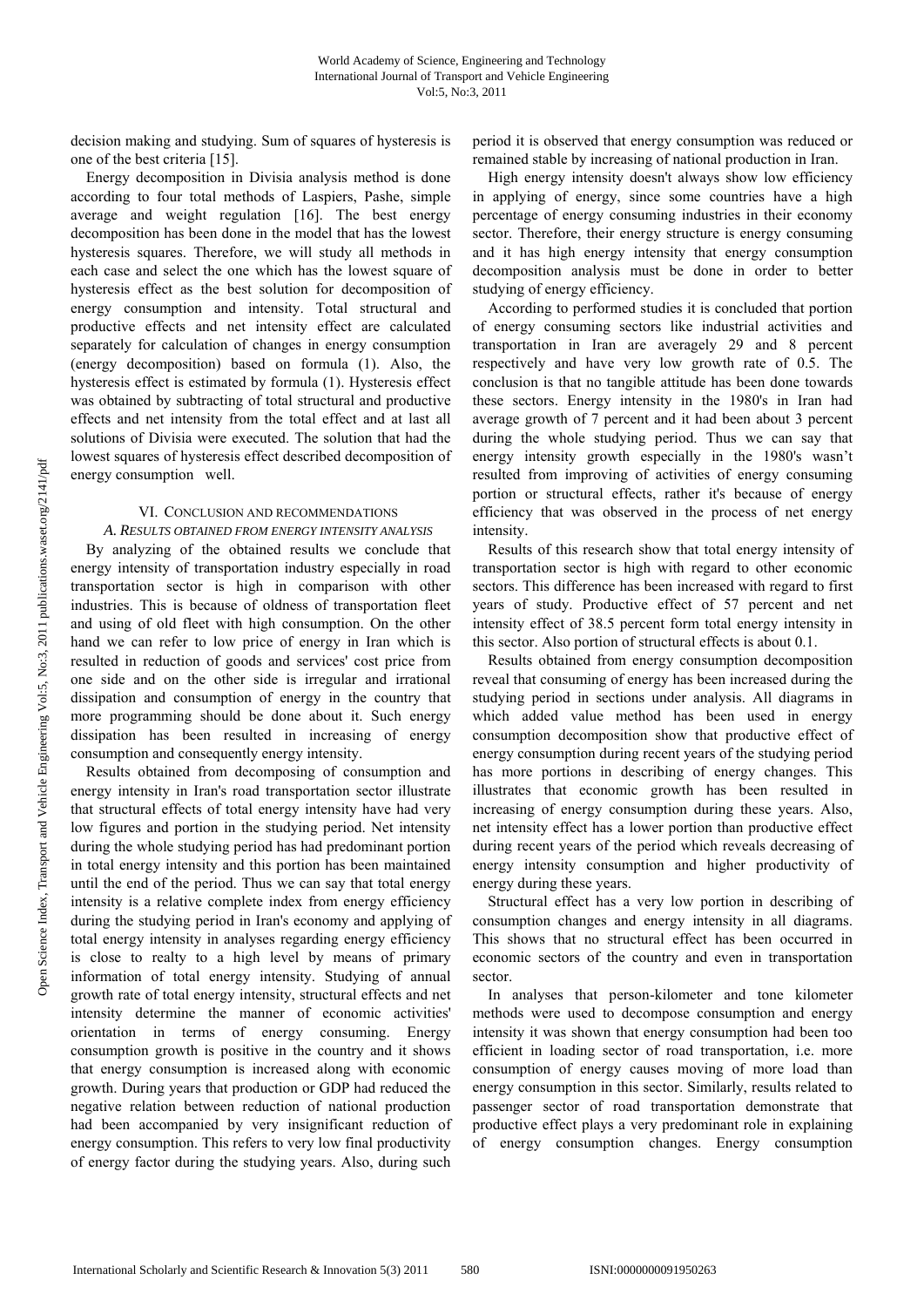intensity is decreased by applying of the above assumption with regard to the beginning of the studying year.

About energy consumption and production of various pollutants it must be pointed that transportation is considered among those sectors that have the highest amount of fuel consumption and as a result producing of pollutants is high in

it. Information shows that  $NO_2$ ,  $SO_2$  and  $CO_2$  are

produced in road sector more than 6.5 times in railway.

# *B. Results obtained from statistical data analysis*

Results obtained from comparison of secondary statistical data reveal that road transportation allocates the highest portion of fuel consumption to itself with 61.6 percent totally given that consumption of gas oil and gasoline in fossil fuel products are the most major consumptions in the country. Statistics confirm 25 percent of total produced energy of the country is consumed in transportation sector and this states that the government pays three billion Dollars as the gasoline subsidiary each year and this credit volume is ten times the total budget of rail transportation sector.

Also in comparing of all kinds of transportation about fuel consumption it is determined that just 2 percent of gas oil consumption of the country has been allocated to rail transportation in Iran.

By calculating of the above statistics and obtained results of data analysis it is perceived that 30 liter of fuel will be saved in rail transportation sector for transferring of each one thousand tone-kilometer of load. Through this 480 million liters of fuel will be saved each year by paying attention to the current volume of load transferring in the country that is equal to 16 billion tones.

Comparison of fuel consumption in rail sector with other sectors of transportation shows that under equal conditions rail transportation consumes fuel 10 percent lower than bus, 30 percent lower than minibus, 75 percent lower than car and 85 percent lower than airplane. This is while amount of passenger and load transfer in each train traffic will be more than any other types of transportation since each train transfers about 600 passengers and load under favorable conditions; but airplane transfers about 300 in its highest capacity, bus transfers about 60, car transfers 4 and minibus transfers 20 persons.

On the other hand, traversed person-kilometer amount by private and public vehicles show that undoubtedly fuel consumption of public vehicles will be economic because of carrying of more passengers and investment on them will earn more productivity for the country.

Comparison of thermal value of the consumed fuel per one thousand persons-kilometers of transfer  $(BTU)^5$  in Iran illustrate that automobile, bus, minibus, airplane and

passenger locomotive have fuel value of 157, 49.7, 63, 272.5 and 46.7 BUT per one thousand passenger respectively.

It could be simply perceived in these statistics that value of fuel in passenger locomotive is the highest and bus and minibus are in the successive classes. Airplane has a more expensive fuel in comparison with all kinds of transportation.

Studying of fuel consumption per one kilometer of transfer in liter scale shows that transferring of each person in rail sector has fuel saving of 0.5 milliliter than bus, 3 milliliter than minibus, 21.7 milliliter than car and 41.7 milliliter than airplane. Importance of this issue will be increased when we know that sixty-eight thousand and five-hundred and fifty (68550) million persons-kilometers have been transferred during 2007 in rail and road public transportation.

About pollution of all types of transportation in lieu of equal carrying of load and passenger road transportation had eight times more pollution than rail transportation. Eliminating

of each kilogram of  $NO_2$ ,  $SO_2$  and  $CO_2$  pollutants will have costs equal to19272, 2640 and 72.6 for the society, so rail transportation with its abundant benefits has been considered as the green transportation. By comparing of rail and road transportation in terms of safety component we can simply find out that there is no doubt about rail transportation priorities, because about 27000 are killed in road accidents each year based on current statistics and more than 200000 are injured and become disabled. In addition to specific psychological and social issues, this imposes a heavy loss on the economic sector of the country. According to current statistics, number of accidents and the deceased related to road transportation in the country is still the second main reason of mortality in spite of intensification of controls and reduction of that in recent months. Rail transportation accidents during the ten recent years (1999-2010) don't even have one killed person among its passengers and holds the record in this aspect too. Killing of sixty five in this sector has been related to slummers and passers from railways who have not observed railways limits.

Rail transportation development in Iran is too valuable for the country in fuel consumption sector in addition to studied numerous benefits in the past that it could be resulted in retrieving of structure costs during long years of exploitation. On the other side, electrising approach of railways in developed countries is a new window that will be resulted in minimization of low fossil fuel consumption in rail sector in Iran and this sector will become the most economic sector which is economical for transportation of the country. With due attention to what has been mentioned, we can conclude that saving of energy in rail transportation is more than road transportation and development of rail transportation is more effective for the economy of the country than road transportation.

#### *C. Recommendations*

Despite passive approaches in recent years towards transportation subject, we have observed again that rail

<sup>&</sup>lt;sup>5</sup> Is the usual measurement unit for comparison of fuels and its amount is equal to the required energy to increase temperature of one pound of water to about one degree of Fahrenheit.